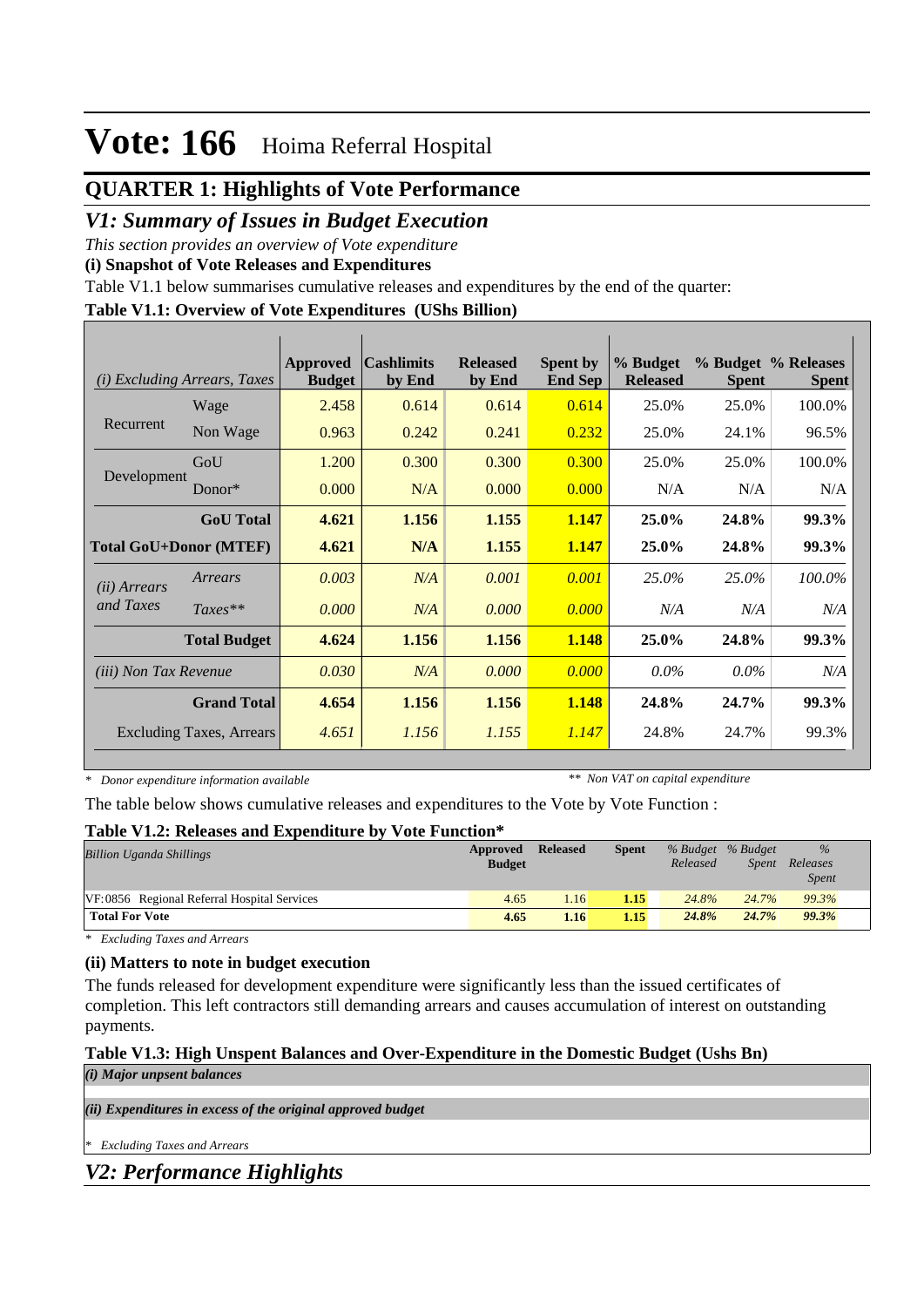## **QUARTER 1: Highlights of Vote Performance**

*This section provides highlights of output performance, focusing on key outputs and actions impelemented to improve section performance.*

## **Table V2.1: Key Vote Output Indicators and Expenditures\***

| Vote, Vote Function<br><b>Key Output</b>                   |  | <b>Approved Budget and</b><br><b>Planned outputs</b>      |         | <b>Cumulative Expenditure</b><br>and Performance                                                                                                                                                                                                                   |        | <b>Status and Reasons for any</b><br><b>Variation from Plans</b>                 |       |  |
|------------------------------------------------------------|--|-----------------------------------------------------------|---------|--------------------------------------------------------------------------------------------------------------------------------------------------------------------------------------------------------------------------------------------------------------------|--------|----------------------------------------------------------------------------------|-------|--|
| Vote Function: 0856 Regional Referral Hospital Services    |  |                                                           |         |                                                                                                                                                                                                                                                                    |        |                                                                                  |       |  |
| <b>Output: 085601</b>                                      |  | <b>Inpatient services</b>                                 |         |                                                                                                                                                                                                                                                                    |        |                                                                                  |       |  |
| Description of Performance: 18,000 inpatients 85% bed      |  | occupancy rate and 5 days<br>average stay for inpatients. |         | 5,080 patients admitted, 85%<br>bedboccupancy rate, 4 days<br>average rate of stay.                                                                                                                                                                                |        | N/A                                                                              |       |  |
| Performance Indicators:                                    |  |                                                           |         |                                                                                                                                                                                                                                                                    |        |                                                                                  |       |  |
| No. of in patients admitted                                |  |                                                           | 18,000  |                                                                                                                                                                                                                                                                    | 5,080  |                                                                                  |       |  |
| Bed occupancy rate<br>(inpatients)                         |  |                                                           | 85      |                                                                                                                                                                                                                                                                    | 85     |                                                                                  |       |  |
| Average rate of stay for<br>inpatients (no. days)          |  |                                                           | 4       |                                                                                                                                                                                                                                                                    | 4      |                                                                                  |       |  |
| <b>Output Cost:</b>                                        |  | UShs Bn:                                                  | 2.671   | <b>UShs Bn:</b>                                                                                                                                                                                                                                                    | 0.665  | % Budget Spent:                                                                  | 24.9% |  |
| Output: 085602                                             |  | <b>Outpatient services</b>                                |         |                                                                                                                                                                                                                                                                    |        |                                                                                  |       |  |
| Description of Performance: 180,000 general and 60000      |  | specialised outpatients attended<br>to.                   |         | 42,704 general patients and<br>19,520 specialised patients<br>attended to.                                                                                                                                                                                         |        | N/A                                                                              |       |  |
| Performance Indicators:                                    |  |                                                           |         |                                                                                                                                                                                                                                                                    |        |                                                                                  |       |  |
| No. of specialised outpatients<br>attended to              |  |                                                           | 60,000  |                                                                                                                                                                                                                                                                    | 19,520 |                                                                                  |       |  |
| No. of general outpatients<br>attended to                  |  |                                                           | 180,000 |                                                                                                                                                                                                                                                                    | 42,704 |                                                                                  |       |  |
| <b>Output Cost:</b>                                        |  | UShs Bn:                                                  | 0.179   | <b>UShs Bn:</b>                                                                                                                                                                                                                                                    | 0.043  | % Budget Spent:                                                                  | 23.9% |  |
| Output: 085603                                             |  | Medicines and health supplies procured and dispensed      |         |                                                                                                                                                                                                                                                                    |        |                                                                                  |       |  |
| Description of Performance: 1.0 bn.                        |  |                                                           |         | Shs. 265.527m worth of<br>medicines and supplies procured.                                                                                                                                                                                                         |        | No significant variation.                                                        |       |  |
| Performance Indicators:                                    |  |                                                           |         |                                                                                                                                                                                                                                                                    |        |                                                                                  |       |  |
| Value of medicines<br>received/dispensed (Ush bn)          |  |                                                           |         |                                                                                                                                                                                                                                                                    | 0.265  |                                                                                  |       |  |
| <b>Output Cost:</b>                                        |  | UShs Bn:                                                  | 0.027   | UShs Bn:                                                                                                                                                                                                                                                           | 0.005  | % Budget Spent:                                                                  | 19.4% |  |
| Output: 085604                                             |  | <b>Diagnostic services</b>                                |         |                                                                                                                                                                                                                                                                    |        |                                                                                  |       |  |
| Description of Performance: 85000 lab tests and 4500 xrays |  | undertaken                                                |         | rays plus 232 ultrasound scans<br>carried out.                                                                                                                                                                                                                     |        | 15,263 lab tests done and 647 x- No lab tecnologist in July and<br>August, 2014. |       |  |
| Performance Indicators:                                    |  |                                                           |         |                                                                                                                                                                                                                                                                    |        |                                                                                  |       |  |
| Patient xrays (imaging)                                    |  |                                                           | 4,500   |                                                                                                                                                                                                                                                                    | 879    |                                                                                  |       |  |
| No. of labs/tests                                          |  |                                                           | 85000   |                                                                                                                                                                                                                                                                    | 15,263 |                                                                                  |       |  |
| <b>Output Cost:</b>                                        |  | UShs Bn:                                                  | 0.019   | UShs Bn:                                                                                                                                                                                                                                                           | 0.004  | % Budget Spent:                                                                  | 23.9% |  |
| Output: 085605                                             |  | <b>Hospital Management and support services</b>           |         |                                                                                                                                                                                                                                                                    |        |                                                                                  |       |  |
| Description of Performance:                                |  |                                                           |         | Weekly management meetings<br>held, Staff suoervision done,<br>salaries paid, assets and stores<br>managed and<br>controlled/maitained, monthly<br>returns submitted to MoFPED,<br>MoPS, MoH, HSC; Ongoing<br>Construction projects<br>supervised, contractors and |        | No variance,                                                                     |       |  |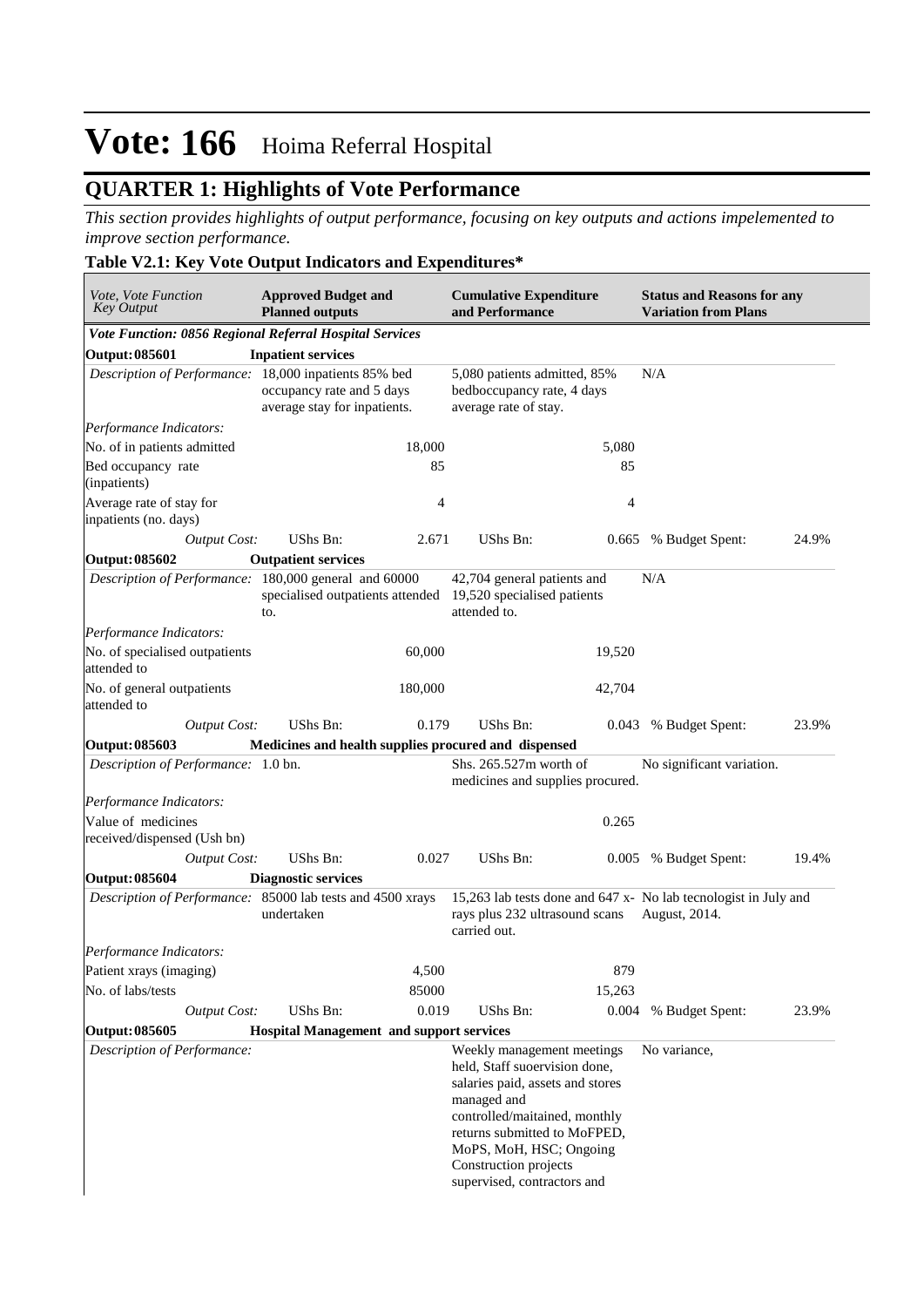## **QUARTER 1: Highlights of Vote Performance**

| Vote, Vote Function<br><b>Key Output</b>                                       | <b>Approved Budget and</b><br><b>Planned outputs</b>                 |         | <b>Cumulative Expenditure</b><br>and Performance                                                                                                                                                                       |                  | <b>Status and Reasons for any</b><br><b>Variation from Plans</b> |       |  |  |
|--------------------------------------------------------------------------------|----------------------------------------------------------------------|---------|------------------------------------------------------------------------------------------------------------------------------------------------------------------------------------------------------------------------|------------------|------------------------------------------------------------------|-------|--|--|
|                                                                                |                                                                      |         | service providers paid. 5S<br>activities carried out.                                                                                                                                                                  |                  |                                                                  |       |  |  |
| <b>Output Cost:</b>                                                            | UShs Bn:                                                             | 0.370   | UShs Bn:                                                                                                                                                                                                               |                  | 0.088 % Budget Spent:                                            | 23.9% |  |  |
| <b>Output: 085606</b>                                                          | <b>Prevention and rehabilitation services</b>                        |         |                                                                                                                                                                                                                        |                  |                                                                  |       |  |  |
| Description of Performance: 110000 antenatal cases, 25000                      | immunizations, 5000 people<br>receiving family planning<br>services. |         | 2994 ANC cases handled, 8774<br>ANC patient numbers reduced<br>ART clinic patients attended to,<br>due to heavy rains during the<br>8669 immunizations done.<br>period and also because this was<br>a planting season. |                  |                                                                  |       |  |  |
| Performance Indicators:                                                        |                                                                      |         |                                                                                                                                                                                                                        |                  |                                                                  |       |  |  |
| No. of people receiving<br>family planning services                            |                                                                      | 5,500   |                                                                                                                                                                                                                        | 773              |                                                                  |       |  |  |
| No. of people immunised                                                        |                                                                      | 25,000  |                                                                                                                                                                                                                        | 8669             |                                                                  |       |  |  |
| No. of antenatal cases                                                         |                                                                      | 110,000 |                                                                                                                                                                                                                        | 2,994            |                                                                  |       |  |  |
| <b>Output Cost:</b>                                                            | UShs Bn:                                                             | 0.140   | UShs Bn:                                                                                                                                                                                                               | 0.031            | % Budget Spent:                                                  | 22.0% |  |  |
| <b>Output: 085672</b>                                                          | <b>Government Buildings and Administrative Infrastructure</b>        |         |                                                                                                                                                                                                                        |                  |                                                                  |       |  |  |
| Description of Performance:                                                    |                                                                      |         | N/A                                                                                                                                                                                                                    |                  | N/A                                                              |       |  |  |
| <b>Output Cost:</b>                                                            | UShs Bn:                                                             | 0.200   | UShs Bn:                                                                                                                                                                                                               | 0.067            | % Budget Spent:                                                  | 33.3% |  |  |
| <b>Output: 085680</b>                                                          | <b>Hospital Construction/rehabilitation</b>                          |         |                                                                                                                                                                                                                        |                  |                                                                  |       |  |  |
| Description of Performance: 900000000                                          |                                                                      |         | Shs. 180m paid to the contractor N/A<br>during the period                                                                                                                                                              |                  |                                                                  |       |  |  |
| Performance Indicators:                                                        |                                                                      |         |                                                                                                                                                                                                                        |                  |                                                                  |       |  |  |
| No.                                                                            |                                                                      |         |                                                                                                                                                                                                                        | $\boldsymbol{0}$ |                                                                  |       |  |  |
| reconstructed/rehabilitated<br>general wards                                   |                                                                      |         |                                                                                                                                                                                                                        |                  |                                                                  |       |  |  |
| No. of hospitals benefiting<br>from the rennovation of<br>existing facilities. |                                                                      | 1       |                                                                                                                                                                                                                        | $\mathbf{1}$     |                                                                  |       |  |  |
| <b>Output Cost:</b>                                                            | UShs Bn:                                                             | 0.600   | UShs Bn:                                                                                                                                                                                                               |                  | 0.180 % Budget Spent:                                            | 30.0% |  |  |
| Output: 085681                                                                 | Staff houses construction and rehabilitation                         |         |                                                                                                                                                                                                                        |                  |                                                                  |       |  |  |
| Description of Performance: 300000000                                          |                                                                      |         | Shs. 53m released and paid to<br>the contractor.                                                                                                                                                                       |                  | N/A                                                              |       |  |  |
| Performance Indicators:                                                        |                                                                      |         |                                                                                                                                                                                                                        |                  |                                                                  |       |  |  |
| No. of staff houses<br>constructed/rehabilitated                               |                                                                      | 30      |                                                                                                                                                                                                                        | $\boldsymbol{0}$ |                                                                  |       |  |  |
| <b>Output Cost:</b>                                                            | UShs Bn:                                                             | 0.400   | UShs Bn:                                                                                                                                                                                                               | 0.053            | % Budget Spent:                                                  | 13.3% |  |  |
| <b>Vote Function Cost</b>                                                      | <b>UShs Bn:</b>                                                      |         | 4.651 UShs Bn:                                                                                                                                                                                                         | 1.147            | % Budget Spent:                                                  | 24.7% |  |  |
| <b>Cost of Vote Services:</b>                                                  | UShs Bn:                                                             |         | 4.651 UShs Bn:                                                                                                                                                                                                         | 1.147            | % Budget Spent:                                                  | 24.7% |  |  |

*\* Excluding Taxes and Arrears*

No significant highlights.

## **Table V2.2: Implementing Actions to Improve Vote Performance**

| <b>Planned Actions:</b>                                                                                    | <b>Actual Actions:</b>                                                                      | <b>Reasons for Variation</b> |
|------------------------------------------------------------------------------------------------------------|---------------------------------------------------------------------------------------------|------------------------------|
| Vote: 166 Hoima Referral Hospital                                                                          |                                                                                             |                              |
| Vote Function: 08 56 Regional Referral Hospital Services                                                   |                                                                                             |                              |
| Use NTR to provide break teas, provide<br>accommodation to some key staff.<br>Conduct support supervision. | Provided office tea, conducted staff<br>supervision, secured accomodation for<br>key staff. | No variation                 |

## *V3: Details of Releases and Expenditure*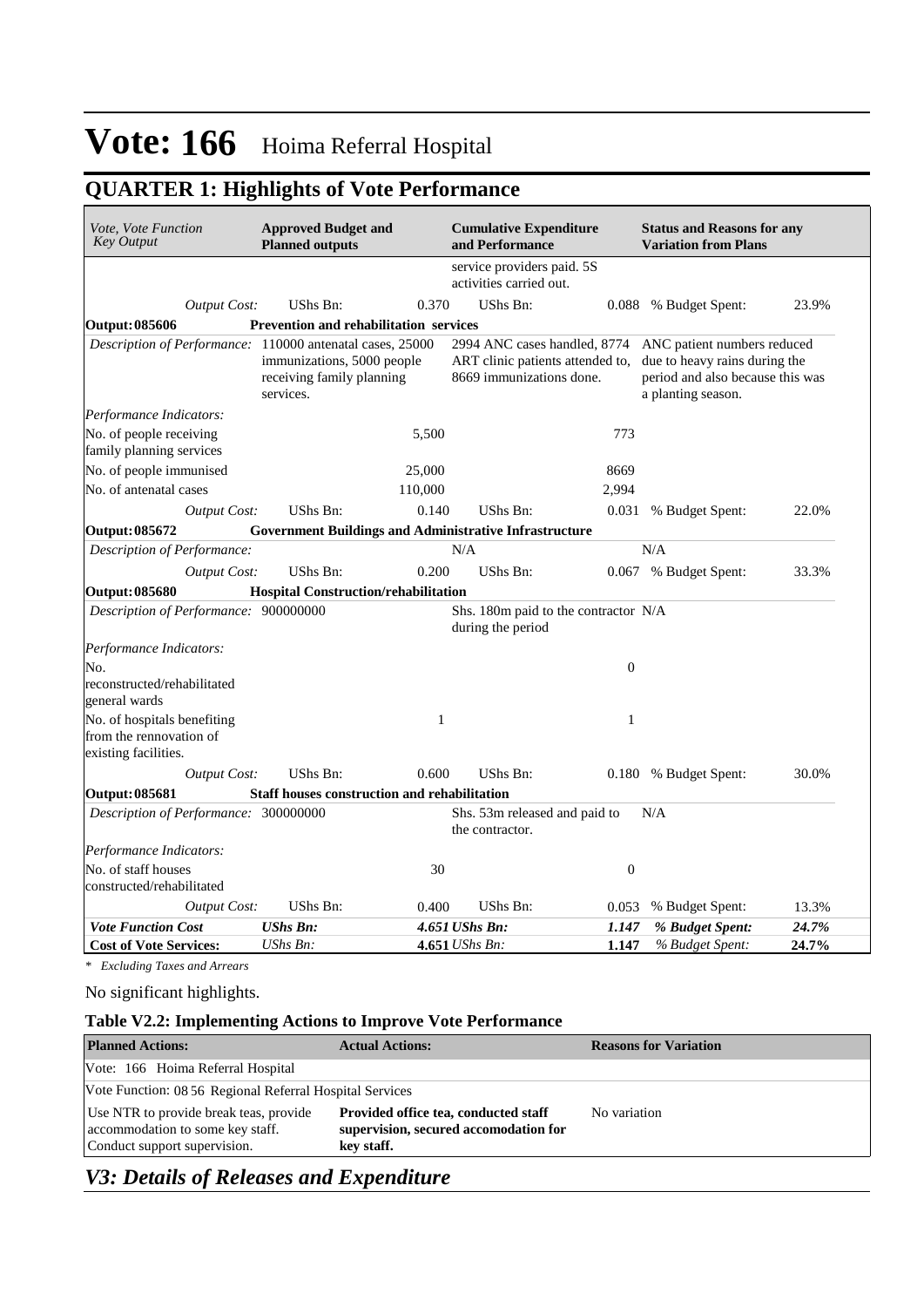## **QUARTER 1: Highlights of Vote Performance**

*This section provides a comprehensive summary of the outputs delivered by the Vote and further details of Vote expenditures by Vote Function and Expenditure Item.*

#### **Table V3.1: GoU Releases and Expenditure by Output\***

| Billion Uganda Shillings                                      | <b>Approved</b> | <b>Released</b> | <b>Spent</b> | $%$ GoU       | $%$ GoU       | $%$ GoU      |
|---------------------------------------------------------------|-----------------|-----------------|--------------|---------------|---------------|--------------|
|                                                               | <b>Budget</b>   |                 |              | <b>Budget</b> | <b>Budget</b> | Releases     |
|                                                               |                 |                 |              | Released      | <i>Spent</i>  | <i>Spent</i> |
| VF:0856 Regional Referral Hospital Services                   | 4.62            | 1.16            | 1.15         | 25.0%         | 24.8%         | <b>99.3%</b> |
| Class: Outputs Provided                                       | 3.42            | 0.86            | 0.85         | 25.0%         | 24.8%         | 99.0%        |
| 085601 Inpatient services                                     | 2.66            | 0.67            | 0.67         | 25.0%         | 25.0%         | 100.0%       |
| 085602 Outpatient services                                    | 0.17            | 0.04            | 0.04         | $25.0\%$      | 24.6%         | 98.2%        |
| 085603 Medicines and health supplies procured and dispensed   | 0.02            | 0.01            | 0.01         | $25.0\%$      | 23.9%         | 95.6%        |
| 085604 Diagnostic services                                    | 0.02            | 0.00            | 0.00         | 25.0%         | 23.9%         | 95.7%        |
| 085605 Hospital Management and support services               | 0.36            | 0.09            | 0.09         | $25.0\%$      | 24.5%         | 98.1%        |
| 085606 Prevention and rehabilitation services                 | 0.14            | 0.03            | 0.03         | $25.0\%$      | 22.0%         | 87.9%        |
| 085607 Immunisation Services                                  | 0.05            | 0.01            | 0.01         | $25.0\%$      | 22.8%         | 91.3%        |
| Class: Capital Purchases                                      | 1.20            | 0.30            | 0.30         | $25.0\%$      | 25.0%         | $100.0\%$    |
| 085672 Government Buildings and Administrative Infrastructure | 0.20            | 0.07            | 0.07         | 33.3%         | 33.3%         | $100.0\%$    |
| 085680 Hospital Construction/rehabilitation                   | 0.60            | 0.18            | 0.18         | 30.0%         | 30.0%         | 100.0%       |
| 085681 Staff houses construction and rehabilitation           | 0.40            | 0.05            | 0.05         | 13.3%         | 13.3%         | 100.0%       |
| <b>Total For Vote</b>                                         | 4.62            | 1.16            | 1.15         | 25.0%         | 24.8%         | 99.3%        |

*\* Excluding Taxes and Arrears*

### **Table V3.2: 2014/15 GoU Expenditure by Item**

| <b>Billion Uganda Shillings</b>                         | <b>Approved</b><br><b>Budget</b> | <b>Releases</b> | <b>Expend-</b><br>iture | % Budged<br><b>Released</b> | % Budget<br><b>Spent</b> | %Releases<br><b>Spent</b> |
|---------------------------------------------------------|----------------------------------|-----------------|-------------------------|-----------------------------|--------------------------|---------------------------|
| <b>Output Class: Outputs Provided</b>                   | 3.42                             | 0.86            | 0.85                    | 25.0%                       | 24.8%                    | 99.0%                     |
| 211101 General Staff Salaries                           | 2.46                             | 0.61            | 0.61                    | 25.0%                       | 25.0%                    | 100.0%                    |
| 211103 Allowances                                       | 0.06                             | 0.01            | 0.01                    | 25.0%                       | 25.0%                    | 100.0%                    |
| 213001 Medical expenses (To employees)                  | 0.01                             | 0.00            | 0.00                    | 25.0%                       | 25.0%                    | 100.0%                    |
| 213002 Incapacity, death benefits and funeral expenses  | 0.01                             | 0.00            | 0.00                    | 25.0%                       | 25.0%                    | 100.0%                    |
| 221001 Advertising and Public Relations                 | 0.01                             | 0.00            | 0.00                    | 25.0%                       | 25.0%                    | 100.0%                    |
| 221002 Workshops and Seminars                           | 0.00                             | 0.00            | 0.00                    | 25.0%                       | 25.0%                    | 100.0%                    |
| 221003 Staff Training                                   | 0.01                             | 0.00            | 0.00                    | 25.0%                       | 25.0%                    | 100.0%                    |
| 221006 Commissions and related charges                  | 0.01                             | 0.00            | 0.00                    | 25.0%                       | 25.0%                    | 100.0%                    |
| 221007 Books, Periodicals & Newspapers                  | 0.00                             | 0.00            | 0.00                    | 25.0%                       | 25.0%                    | 100.0%                    |
| 221009 Welfare and Entertainment                        | 0.03                             | 0.01            | 0.01                    | 25.0%                       | 25.0%                    | 100.0%                    |
| 221010 Special Meals and Drinks                         | 0.07                             | 0.02            | 0.02                    | 25.0%                       | 25.0%                    | 100.0%                    |
| 221011 Printing, Stationery, Photocopying and Binding   | 0.04                             | 0.01            | 0.01                    | 25.0%                       | 25.0%                    | 100.0%                    |
| 221012 Small Office Equipment                           | 0.01                             | 0.00            | 0.00                    | 25.0%                       | 25.0%                    | 100.0%                    |
| 221014 Bank Charges and other Bank related costs        | 0.00                             | 0.00            | 0.00                    | 25.0%                       | 25.0%                    | 100.0%                    |
| 221017 Subscriptions                                    | 0.00                             | 0.00            | 0.00                    | 25.0%                       | 25.0%                    | 100.0%                    |
| 222001 Telecommunications                               | 0.02                             | 0.00            | 0.00                    | 25.0%                       | 25.0%                    | 100.0%                    |
| 222002 Postage and Courier                              | 0.00                             | 0.00            | 0.00                    | 25.0%                       | 25.0%                    | 100.0%                    |
| 223005 Electricity                                      | 0.08                             | 0.02            | 0.02                    | 25.0%                       | 25.0%                    | 100.0%                    |
| 223006 Water                                            | 0.06                             | 0.02            | 0.02                    | 25.0%                       | 25.0%                    | 100.0%                    |
| 223007 Other Utilities- (fuel, gas, firewood, charcoal) | 0.03                             | 0.01            | 0.01                    | 25.0%                       | 25.0%                    | 100.0%                    |
| 224004 Cleaning and Sanitation                          | 0.08                             | 0.02            | 0.02                    | 25.0%                       | 25.0%                    | 100.0%                    |
| 224005 Uniforms, Beddings and Protective Gear           | 0.01                             | 0.00            | 0.00                    | 25.0%                       | 25.0%                    | 100.0%                    |
| 225001 Consultancy Services- Short term                 | 0.02                             | 0.00            | 0.00                    | 25.0%                       | 25.0%                    | 100.0%                    |
| 227001 Travel inland                                    | 0.08                             | 0.02            | 0.02                    | 25.0%                       | 25.0%                    | 100.0%                    |
| 227002 Travel abroad                                    | 0.01                             | 0.00            | 0.00                    | 25.0%                       | 25.0%                    | 100.0%                    |
| 227004 Fuel, Lubricants and Oils                        | 0.16                             | 0.04            | 0.04                    | 25.0%                       | 25.0%                    | 100.0%                    |
| 228001 Maintenance - Civil                              | 0.04                             | 0.01            | 0.01                    | 25.0%                       | 25.0%                    | 100.0%                    |